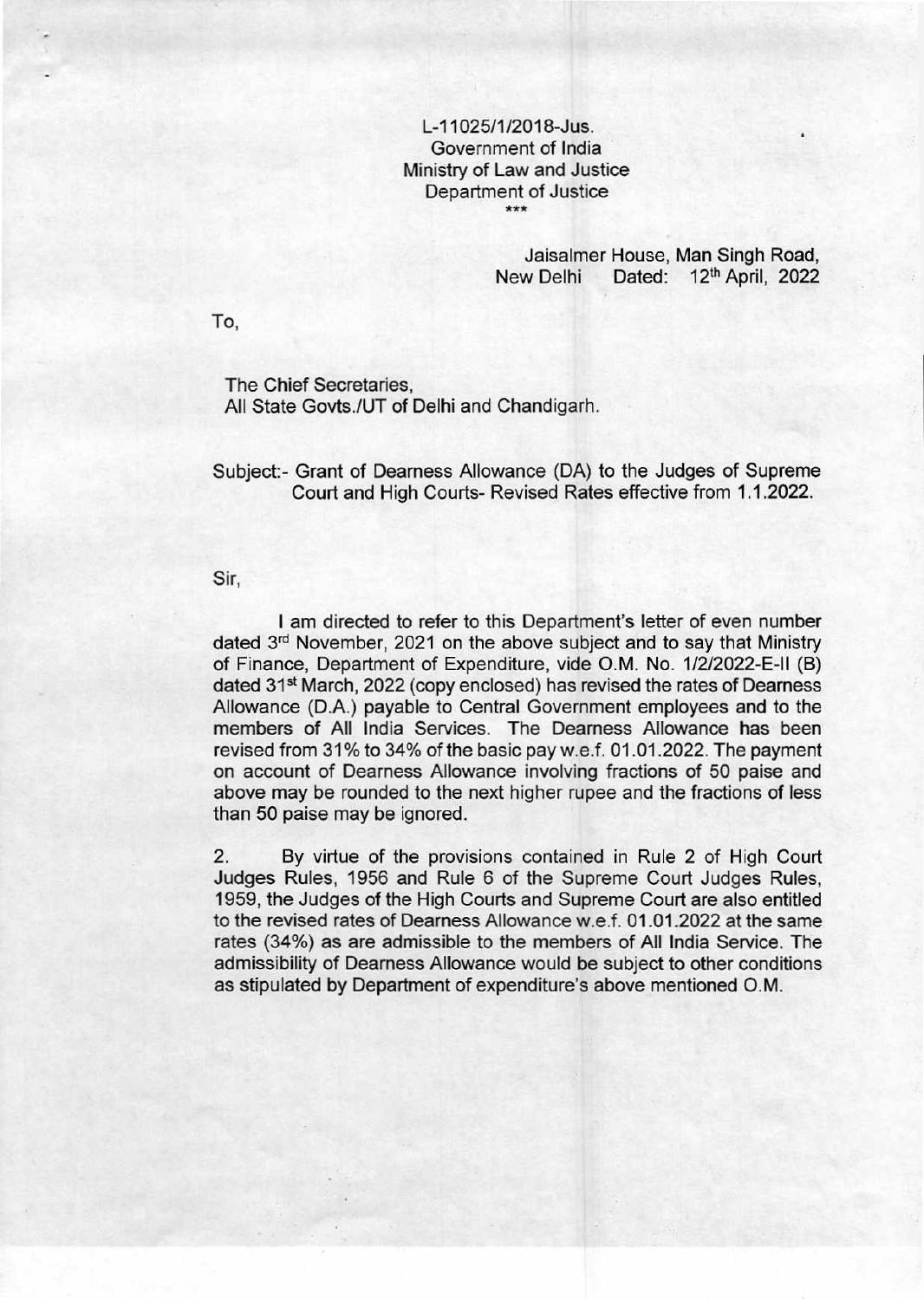3. This issues with the concurrence of Joint Secretary and Financial Adviser (Law) vide note No. 58 dated 11.4.2022 (e-file no.3831) and approval of Secretary (Justice) vide note No. 61 dated 11.04.2022.

Yours faithfully,

(Manish Kumar) Under Secretary to the Govt. of India.

Copy forwarded for information and necessary action to:-

- 1. Secretary General, Supreme Court of India, New Delhi.
- 2. Registrars General, All High Courts.
- 3. Pay and Accounts Office, Supreme Court of India, New Delhi.
- 4. Reserve Bank of India Department of Government & Bank Accounts Central Office, 4th Floor, Byculla Office Building, Opp. Mumbai Central Station, Byculla, Mumbai- 400008.
- 5. Chairman to all authorized Bank's Head Offices/Regional office of the State Government.
- 6. Pay and Accounts Office, No. XIV, Fire Station Building, Shanker Road, New Delhi.
- 7. Accountants General of all States.
- 8. Office of C&AG, Bahadur Shah Zafar Marg, New Delhi.
- 9. Central Administrative Tribunal, 61/35, Copernicus Marg, New Delhi.
- 10. Registrar, Krishna Water Disputes Tribunal, Trikoot-I, 3rd Floor, Bhikaji Cama Place, New Delhi- 110066.
- 11. Budget & Accounts Section, Ministry of Law & Justice, Shastri Bhawan, New Delhi.
- 12. Addl. Secretary (Pers.), Department of Expenditure, North Block, New Delhi.
- 13. Director, NIC- with the request to get the circular uploaded in the website of this Department.
- 14. Guard File.

(Manish Kumar) Under Secretary to the Govt. of India.